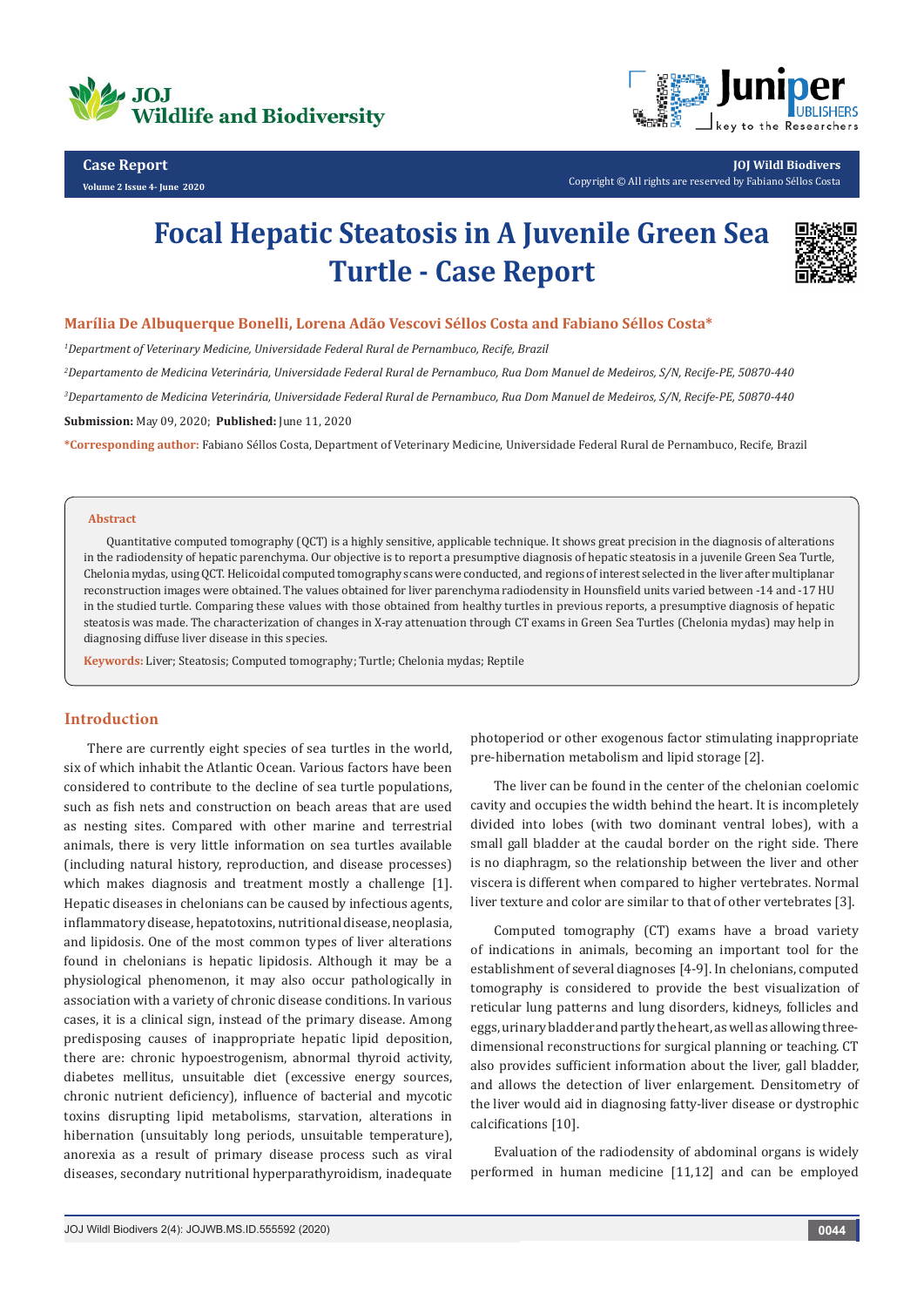with high precision and reproducibility in animals, helping in the diagnosis of alterations in several organs [13-15,5]. The degree of attenuation in HU obtained with CT is considered important in humans for the diagnosis and monitoring of patients with illnesses which alter the hepatic parenchyma, such as steatosis and glycogenosis [11]. Some studies have been conducted using quantitative computed tomography (QCT) for evaluation of hepatic diseases in domestic animals, but there is no mention of its use in reptiles. Our goal is to describe the hepatic radiodensity findings indicative of steatosis with the use of quantitative computed tomography in a juvenile Green Sea Turtle, Chelonia mydas.

A juvenile Green Sea Turtle (Chelonia mydas – Linnaeus, 1758) was captured with the intent of relocation at the final effluent of the ArcelorMittal company (Companhia Siderúrgica de Tubarão), Espírito Santo, Brazil. The turtle was captured with the use of nets, and subsequently transported to a facility where clinical examination and tomographic scans were performed. We were unable to determine gender as the turtle had not yet reached sexual maturity. The turtle was considered to be smaller and less active than other turtles of similar age found at the same location. Carapace length was measured at 35.3 cm, and carapace width at 32.8 cm. The turtle weighed 4.9kg. The turtle was anesthetized with propofol (5mg/kg IV).

The turtle was then positioned in ventral recumbency, and the CT scans were performed with a GE Hi-Speed FXI CT scanner (General Electric) and a protocol using 140 kVp and auto mA at one rotation per second. Images were obtained in 2mm thick transverse slices using a soft tissue reconstruction filter. Prior to the exams, the equipment was calibrated for better standardization of the results. After tomography and digitalization of the images, another set of images was obtained through multiplanar reconstruction to allow better visualization of the liver and identification of right and left hepatic lobes. After a subjective evaluation of the hepatic parenchyma, a quantitative analysis of the degree of x-ray attenuation was performed. A careful analysis was needed for the exclusion of vascular structures from the selected regions of interest. Attenuation in the liver was measured in HU by calculating the mean between multiple regions of interest (ROI) obtained from both axial and multiplanar reconstruction images. Each ROI had an area of  $25 \pm 0.1$  mm<sup>2</sup> (Figure 1). After a quick recovery from anesthesia, the animal was released at Camburi beach, Vitória, Espírito Santo, Brazil.





The values obtained for liver parenchyma radiodensity in Hounsfield units varied between -14 and -17 HU in the studied turtle. Nakamura et al (2005), when evaluating the clinical application of QCT for the diagnosis of hepatic lipidosis in cats, found a mean of 57.4 HU  $\pm$  5.6 SD in healthy specimens. Three studies in dogs cite normal values, which always vary between 50 and 70 HU (Cáceres et al. 2006; Costa et al, 2010a; Ohlerth and Scharf, 2007). Forattini et al. [16] obtained a mean radiodensity

value of 59.4 HU  $\pm$  3.9 SD in four healthy juvenile Green Sea Turtles, Chelonia mydas.

Wilkinson et al. [17] consider that a decrease from 50 – 70 HU to -10 – -40 HU in liver radiodensity can help in the diagnosis of fatty-liver disease. However, the author does not take into consideration species or age when citing normal values (50 – 70 HU).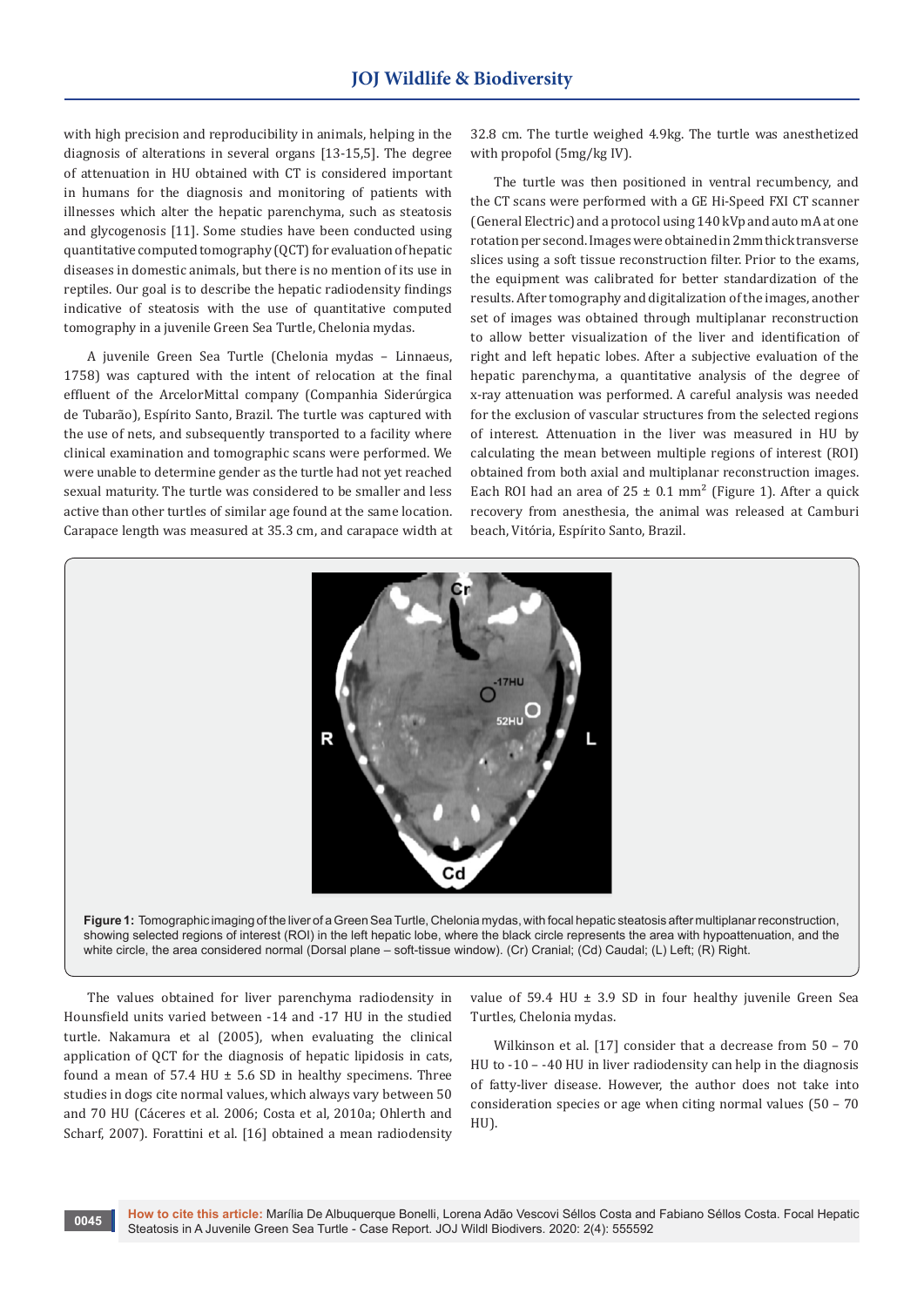Studies containing tomographic anatomy of the coelomic organs of sea turtles are scarce. Valente et al. [18] performed tomographic studies of juvenile loggerhead sea turtles (Caretta caretta) with the objective of facilitating the identification of clinically revelant organs through auxiliary imaging diagnostics. The authors were able to identify and describe the topographic anatomy of the right and left liver lobes and biliary vesicle after multiplanar reconstruction. In our study, similar images were obtained, which allowed us to perform the measurements related to radiodensity of the hepatic parenchyma.

Computed tomography has a greater sensitivity for small areas of X-ray attenuation, and is thus able to provide high precision information when compared with other methods of diagnostic imaging. In veterinary medicine, CT improves the diagnostic process, providing valuable and auxiliary information to those obtained through other diagnostic methods (Ohlerth and Scharf, 2007; Tidwell, 2007). Particularly in wild animals, auxiliary diagnostic imaging methods, such as CT, have a high relevance due to the difficulty in obtaining data related to history, or even performing a detailed clinical examination of the patient.

For the turtle in question, the images were obtained without intravenous injection of iodine-based contrast media. According to Seeram (2008), though contrast helps in identifying vascular structures, its presence may interfere in liver radiodensity, producing an inaccurate result. The methodology used for evaluating hepatic parenchyma radiodensity was effective and easily permitted obtaining the measurements.

The radiodensity values obtained during CT exam correspond to the mean attenuation of pixels present in the selected ROI, in HU [18]. In this report, the areas selected as regions of interest for evaluation of hepatic parenchyma had a mean area of 25 mm<sup>2</sup>  $\pm$ 0.1 SD. This procedure has also been described by other authors, where it is mentioned that the standardization of the ROI size is important for allowing a greater precision in results (Costa et al. 2010; Kodama et al., 2007). Different locations of the hepatic parenchyma were evaluated, and some areas of hypoattenuation were seen on the left hepatic lobe. Regions of interest were then selected in the affected area, where a radiodensity oscillating between -14 and -17 HU was observed.

Various diffuse alterations that can affect the liver and possibly alter its density are difficult to differentiate clinically or through other diagnostic imaging methods. As an example, there are hepatopathies which cause accumulation of hepatic glycogen, leading to increased radiodensity and hepatic steatosis, resulting in decreased radiodensity through lipid accumulation in hepatocytes (Nakamura et al., 2005; Ohlerth and Scharf, 2007). In humans, QCT is routinelly used to differentiate hepatic glycogenosis and steatosis, foregoing the need for a liver biopsy. Glycogenosis promotes the increase of hepatic radiodensity, as has been verified in human patients [19] and rats (Leander, 2000). Accumulation of hepatic glycogen is the main cause for increased

density in human livers. In vitro studies demonstrate that, for each 1% increase in concentration of hepatic glycogen, an increase in the X-ray attenuation coefficient between 2.5 and 3.0 HU occurs on CT exam (Rockall et al., 2003). According to previous reports, there is a decrease in hepatic radiodensity of approximately 1.0 to 1.5 HU for each 1% increase in lipid concentration in the liver [12].

A presumptive diagnosis was made of focal hepatic steatosis, seeing as there were areas of the liver with what [20] considered to be normal radiodensity values for the species, and areas that had a lower radiodensity. The use of QCT for this diagnosis would allow veterinarians to avoid more invasive procedures, such as liver biopsies, which can be difficult especially in free-ranging animals [21-23].

The characterization of changes in X-ray attenuation through CT exams in Green Sea Turtles may help in diagnosing diffuse liver disease in this species [24]. Furthermore, after standardization of normality values for different species, quantitative computed tomography may help in the diagnosis of liver diseases in captive and free-ranging animals.

### **References**

- 1. Tristan, T (2008) Introduction to Hematology and Biochemistry in Sea Turtles. Proceeding of the ACVP/ASVCP, USA.
- 2. Mc Arthur S (2004) Problem-solving approach to common diseases of terrestrial and semi-aquatic chelonians. In (eds.), Mc Arthur, R Wilkinson, J Meyer, Medicine and Surgery of Tortoises and Turtles, Blackwell, UK, pp. 309-377.
- 3. Mc Arthur S, J Meyer, C Innis (2004) Anatomy and Physiology. In: McArthur S, Wilkinson R, and Meyer J, Medicine and Surgery of Tortoises and Turtles, pp. 35-71. Blackwell, UK.
- 4. [Nakamura M, HM Chen, Y Momoi, T Iwasaki \(2005\) Clinical application](https://www.jstage.jst.go.jp/article/jvms/67/11/67_11_1163/_article/-char/en)  [of computed tomography for the diagnosis of feline hepatic lipidosis.](https://www.jstage.jst.go.jp/article/jvms/67/11/67_11_1163/_article/-char/en)  [Journal of Veterinary Medical Science 67\(11\): 1163-1165.](https://www.jstage.jst.go.jp/article/jvms/67/11/67_11_1163/_article/-char/en)
- 5. Ohlerth S, G Sharf (2007) Computed tomography in small animals: Basic principles and state of the art applications. The Veterinary Journal 173(2): 254-271.
- 6. Rockall A G, SA Sohaib, D Evans, G Kaltsas, AM Isidori, (2003) Hepatic steatosis in Cushing's syndrome: a radiological assessment using computed tomography. European Journal of Endocrinology 149(2): 543- 548.
- 7. Seeram, E (2008) Computed Tomography: Physical Principles, Clinical Applications, and Quality Control. Elsevier Saunders, USA.
- 8. [Smallwood JE, TF George II \(1993\) Anatomic atlas for computed to](https://onlinelibrary.wiley.com/doi/abs/10.1111/j.1740-8261.1993.tb01997.x)[mography in the mesaticephalic dog: thorax and cranial abdomen. Vet](https://onlinelibrary.wiley.com/doi/abs/10.1111/j.1740-8261.1993.tb01997.x)[erinary Radiology & Ultrasound 34: 65-84.](https://onlinelibrary.wiley.com/doi/abs/10.1111/j.1740-8261.1993.tb01997.x)
- 9. [Teixeira M, F Gil JM, Vazquez L Cardoso, Arencibia A, Ramirez-Zarzosa](https://pubmed.ncbi.nlm.nih.gov/16766214/)  [G \(2007\) Helical computed tomographic anatomy of the canine abdo](https://pubmed.ncbi.nlm.nih.gov/16766214/)[men. Vet J174\(1\): 133-138.](https://pubmed.ncbi.nlm.nih.gov/16766214/)
- 10. [Wilkinson R, Hernandez-Divers S, Lafortune M, Calvert I, Gumpenberg](https://onlinelibrary.wiley.com/doi/pdf/10.1002/9780470698877.fmatter)[er M, et al. \(2004\) Diagnostic Imaging Techniques. In S. McArthur, R.](https://onlinelibrary.wiley.com/doi/pdf/10.1002/9780470698877.fmatter)  [Wilkinson, and J. Meyer, Medicine and Surgery of Tortoises and Turtles,](https://onlinelibrary.wiley.com/doi/pdf/10.1002/9780470698877.fmatter)  [Blackwell, UK pp.187-238.](https://onlinelibrary.wiley.com/doi/pdf/10.1002/9780470698877.fmatter)
- 11. [Kodama Y, CS Ng, Wu TT, Ayers GD, Curley SA, Abdalla EK \(2007\) Com](https://pubmed.ncbi.nlm.nih.gov/17449775/)[parison of CT methods for determining the fat content of the liver. AJR](https://pubmed.ncbi.nlm.nih.gov/17449775/)  [Am J Roentgenol 188\(5\): 1307-1321.](https://pubmed.ncbi.nlm.nih.gov/17449775/)